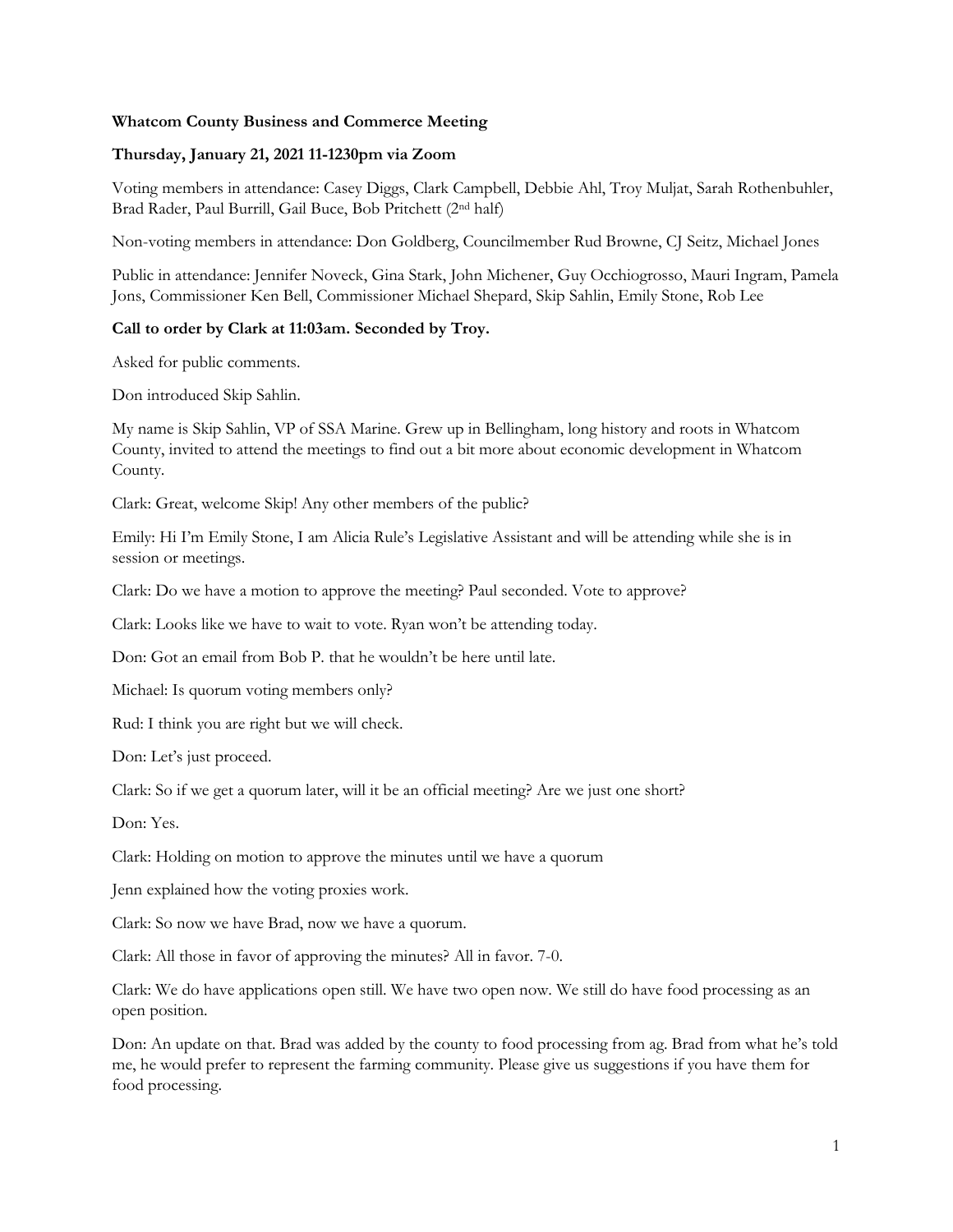Rud: We did that because we are trying to get people on the committee but we didn't have the right categories. It doesn't have any influence on what he is able to do on the committee, it is just to get him on the committee.

Don: I've reached out to Borenstein. We will work with Brad and the Council for the other seats. We have a few others that fill in gaps. I think as Rud said

Ken: Would you consider Lynden Meat to be a processor?

Don: Sounds like they would be. If anyone knows of a recommendation, let us know. That's our last position that is open.

Clark: Any comments from the group?

Brad: I appreciate the discussion. Happy to be wherever, best used by the County. My two cents were that I do not want to forget about the farming we have here, I'm not going to forget and I do not want other people to. I did not know the parameters and am open to whatever works best.

Don: We had thoughts about reaching out to someone at the Lummi Tribe so we can bring someone with a tribal connection into the group.

Don: Do you want to introduce Gail?

Clark: Welcome Gail!

Don: Gail Buce is our newest committee member.

Gail: Thank you everyone, thank you for allowing me this opportunity. I've been a resident since 1973/4. I'm 20 years in retail experience, 20 years healthcare experience as a nurse. The last five years I am working in healthcare but started our own small business, Alabama Soap and Honey. I make goat milk soap. I use local resources, such as Brambleberry. I feel that my position really represents a lot of small businesses and crafters in the county. And also, I am a beekeeper with my husband and for the last 4 years and have been very involved in the MB Beekeeper Association and have been a board meeting, familiar with process. I'm here to help the community in whatever ways I can. Thank you for having me!

Don: Welcome!

Clark: Welcome! Great to have a representative from small business. It is good to have a diversity of sectors and business sizes on here and we look forward to having you. Turn it over to our county representative, Rud, I think the points we have up for discussion are update on the ordinance for amending the budget, update on discussion on the Cherry Point Amendments, update on strategies and other items for COVID-19. Turn it over to Rud.

Rud: Give me a second, will pull up Board minutes.

Clark: So Jenn has started to comb through agendas for relevant items for Business and Commerce from the County. Also the COB and POB. Then as the County rep, we'd like to get feedback and if there is a policy related question we could give advice on or bring a motion to bring something in front of County Council.

Rud: The way the supplemental budget works. We go through the budget cycle every 2 years. We set the budget for next 2 years. Things change, we have to change the budget so there's really a couple ways that happen. First is an ordinance like this that says we are going to shift or allocate money from funds, money from county is put in different buckets (road fund, mental health fund). These supplemental about moving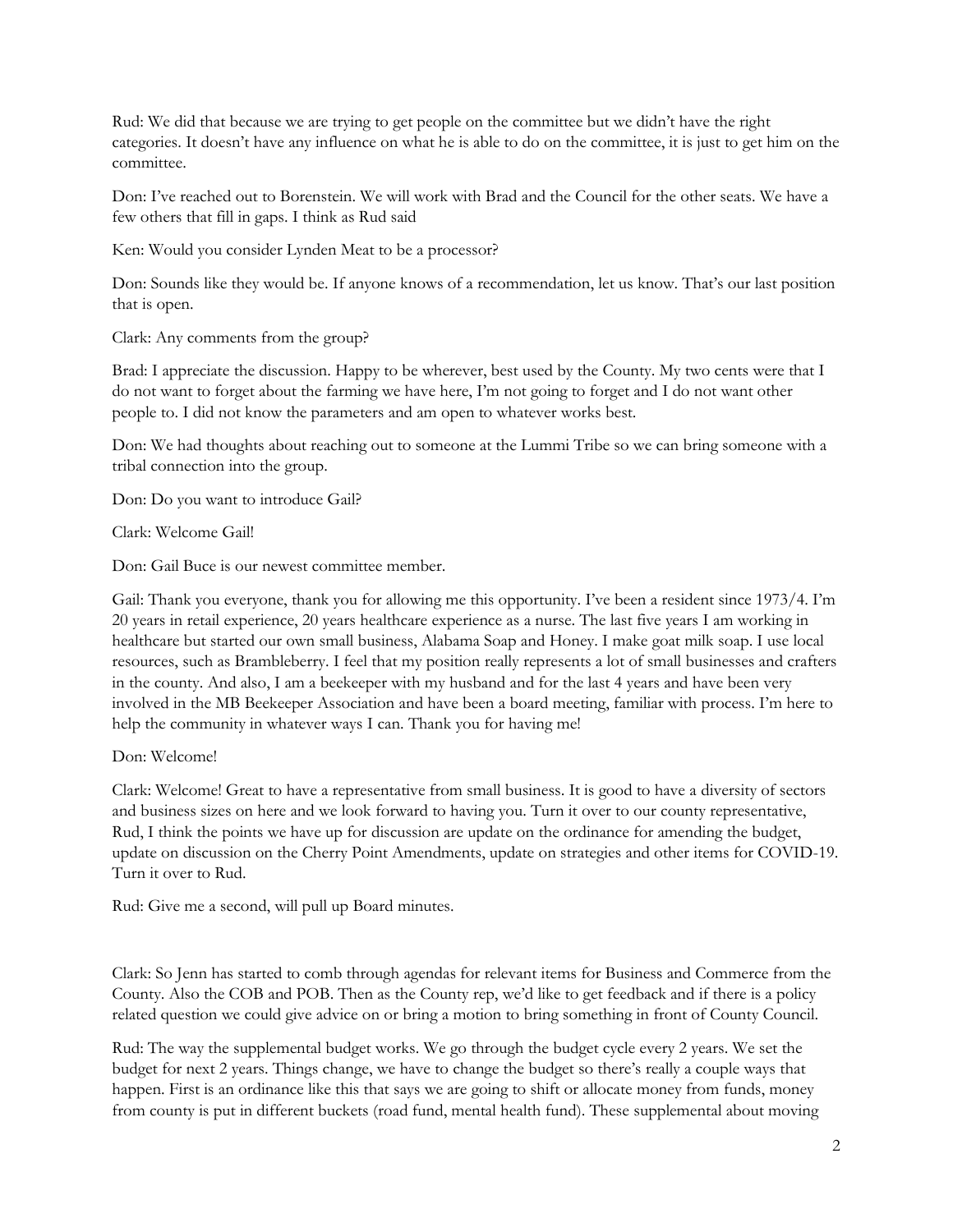money out of a fund to a place it can be expensed from. The first one is to say, we are authorizing moving the money. The second is how we physically spend the money on each item. A lot of this is fairly mundane. A dozen items here, I'd rather focus on what people would like to talk about rather than go through each one. I'm going to send everybody a link, we just put this in about 19 months ago. It's an online system that is a central repository for everything, everything we are going to vote on, videos to the meetings, votes taken, minutes when done. It's one place to find everything related to Council legislation.

Clark: I think when Jenn went through, she combed through pages on behalf of the group. She pulled either things that are specifically related to biz and commerce or whatever. Another is the CP amendments and things related to COVID.

Clark: So let's move on to the discussion related to Cherry Point.

Rud: We pushed that off until February. In future if we could have them in advance.

Don: We sent it out a week ago, as Jenn mentioned in the chat.

Rud: One of the sticking points at the moment is the issue of insurance. The industries of CP, I have personally been pushing for the fact that there are five scenarios where there could be a specific party liable for an accident. Four of those scenarios would be the responsibility of the refinery or railroad. Fifth is if the tankers themselves are found to be at fault. The tankers are leased from third parties and the title to the material is not held by the railroad or refinery til it gets to the refinery. So if there is a derailment and explosion, Quebec has shown us the consequences can exceed half a billion dollars, the problem is the responsible party is the person who owns the tank cars. The problem is they have limited assets, no visibility what level of insurance they have. The position I've been taking personally is because the refineries choose to transport the stuff, the refineries need to accept responsibility, if the person they select has inadequate insurance, the refineries will cover it. The refiners are pushing back because its too expensive. The problem with this is that you are asking the citizens of Whatcom County to be the umbrella insurance company. That's the biggest sticking point on this. I'd be interested in feedback. Do you think the County should become the refineries insurance or should they insure their own refineries?

Don: How can we protect the county and also move forward with development of other parcels that are not effected by fossil fuel development?

Rud: I do not think there is anything that prevents further development, unless it is a coal terminal or refinery. We are not discussing new rules.

Clark: Any issues with permitted for one use, what about change of use? That would be a loophole to consider in that scenario. If it got approved for biofuels, but 5 years down the line it wasn't viable, does change of use require a new process?

Rud: There is a change of use provision, refineries have an objection. The reason that was put in in the 1<sup>st</sup> place was there was a renewable facility where it was almost immediately permitted and then was converted immediately. Pissed people off because it looked like a bait and switch.

Clark; We have provisions saying that isn't a change of use.

Rud: To understand the fairness, if you do any industrial or residential development for which you have a CUP to have that use approved and then you want to change it to a different CUP you have to go through the process again. If it is not a permitted use, did you develop under one category to another category, that's trivial exercise. It's there for a reason.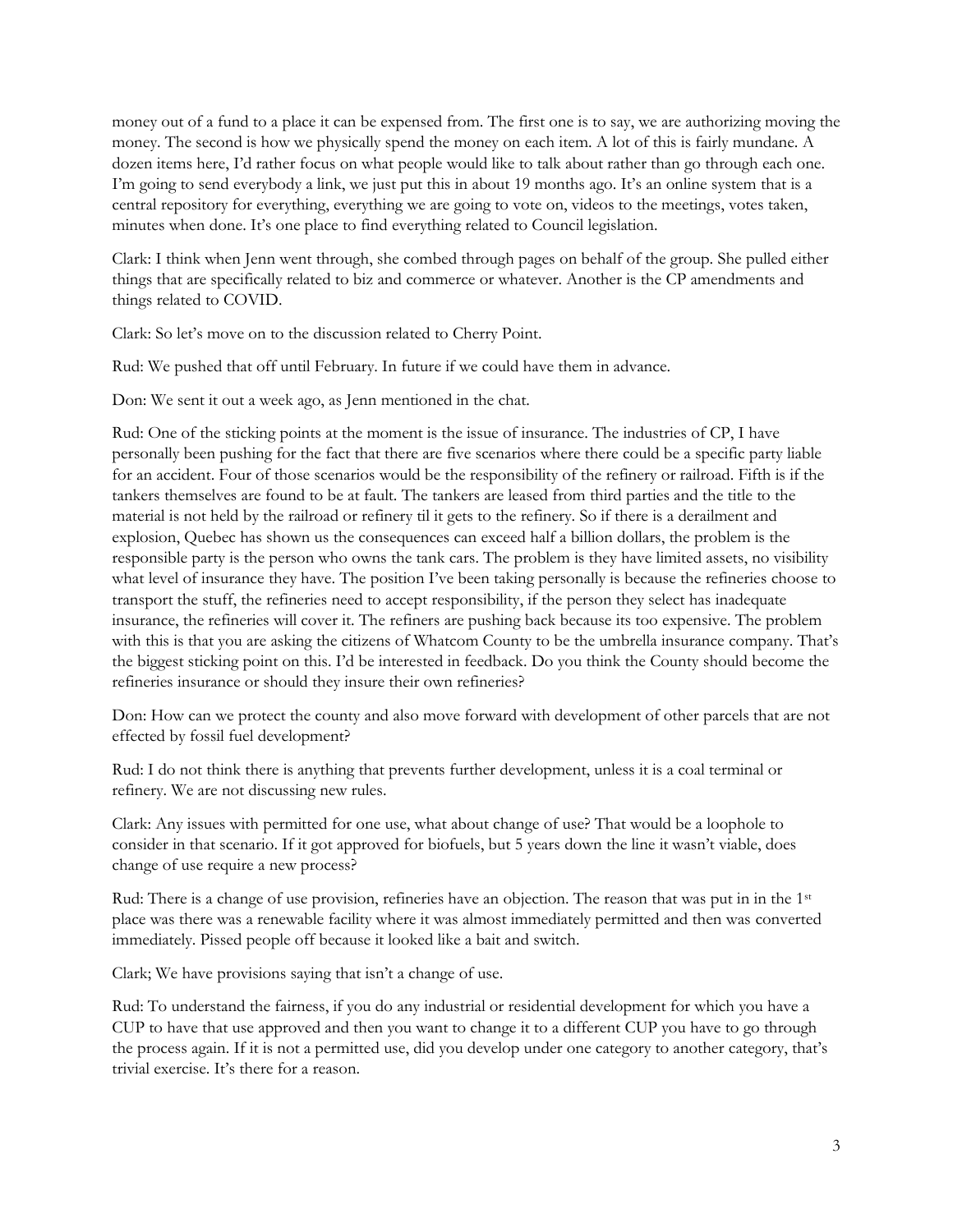Don: so the policy isn't in place yet. So a company like SSA, do they have a clear path as to how they'd go about that? Or would they get caught up in this conversation?

Rud: If it isn't fossil fuels, they are subject to existing rules. I'm not aware of anything any member is proposing to change or make more restrictive. There's no discussion I'm aware to make things more restrictive for stuff that isn't fossil fuel related.

Ken: An industry note. I would be hard pressed to find insurance for transporting hazardous waste. If I load a truck and something happens, I do not think I can get anything on the trucker. The county could add the additional insured to their policy. But if I had to insure truckers, I'd be hardpressed to find someone to write it, let alone make it economical. What you are trying to do is take liability for something you have control over and insurer has no control and disposal site has no control.

Rud: A couple problems. We have no authority. The nearest thing we have is the railroads. They have rights that are normally resumed for crowns in other countries. If the axel on the tank car broke, why should I as the railroad pay for that? That's a fair comment. The thing is the refinery chooses to use their own or a third parties tank car. If you look at the Herald pics of the derailment in Custer, seven tank cars derailed. The one that is perpendicular is owned by one company, the others are owned by Philips. If it is due to bad maintenance, Philips will say they aren't at fault. The railroad says they are not at fault.

120 businesses that were wiped out, 47 people were killed, 7 people were vaporized. The downtown was destroyed. Everyone just walked away and said it wasn't their responsibility. My view is this: if you do not know who liable in a disaster, the answer is its you. If you do not know who is going to pay, it will be you.

Clark: Current situation is moratorium extended to Feb. Then another discussion or its been moved?

Rud: Moratorium extended to June. That expires when the ordinance is put in place.

Paul: Rud, what we've done. Pollution insurance is tough thing right now. We are self insured on commercial fishing vessels. We've had to spread it out. Reinsurance policies. Is there anyway we could spread out the liability between railcar owners, railway, and refineries, so its not all on the refineries. Kind of like L&I tries to spread out, so it doesn't fall on one entity.

Rud: Liability falls on entity that makes a decision. If you choose a vessel that is good quality or a vessel that should have been scraped 10 years ago, that is your decision. Refineries are saying they are putting money into various funds (for clean up and other activities). What ive said is that you are putting money into those funds, you should exhaust the funds before you pay. You pay for a policy, get the benefit of the policy. They aren't required to find insurance. They are just required to give us a personal guarantee. If all other forms of compensation are exhausted, you will not leave the community holding the bag because you are the one who chose to lease the tank car in the first place/

Paul: At this point have they failed to uphold their responsibility?

Rud: They are saying the liability is too great, we won't accept. My point is why should we? We don't personally profit from Philipos running a refinery, why should we pick up the liability? That's the logic behind it.

Ken: I get it. Just trying to figure out. I'm not sure they can buy a policy.

Rud: We said give us a letter, self-insurance, exhaust all other insurance and they pay the rest. If there is no accident it wont cost them.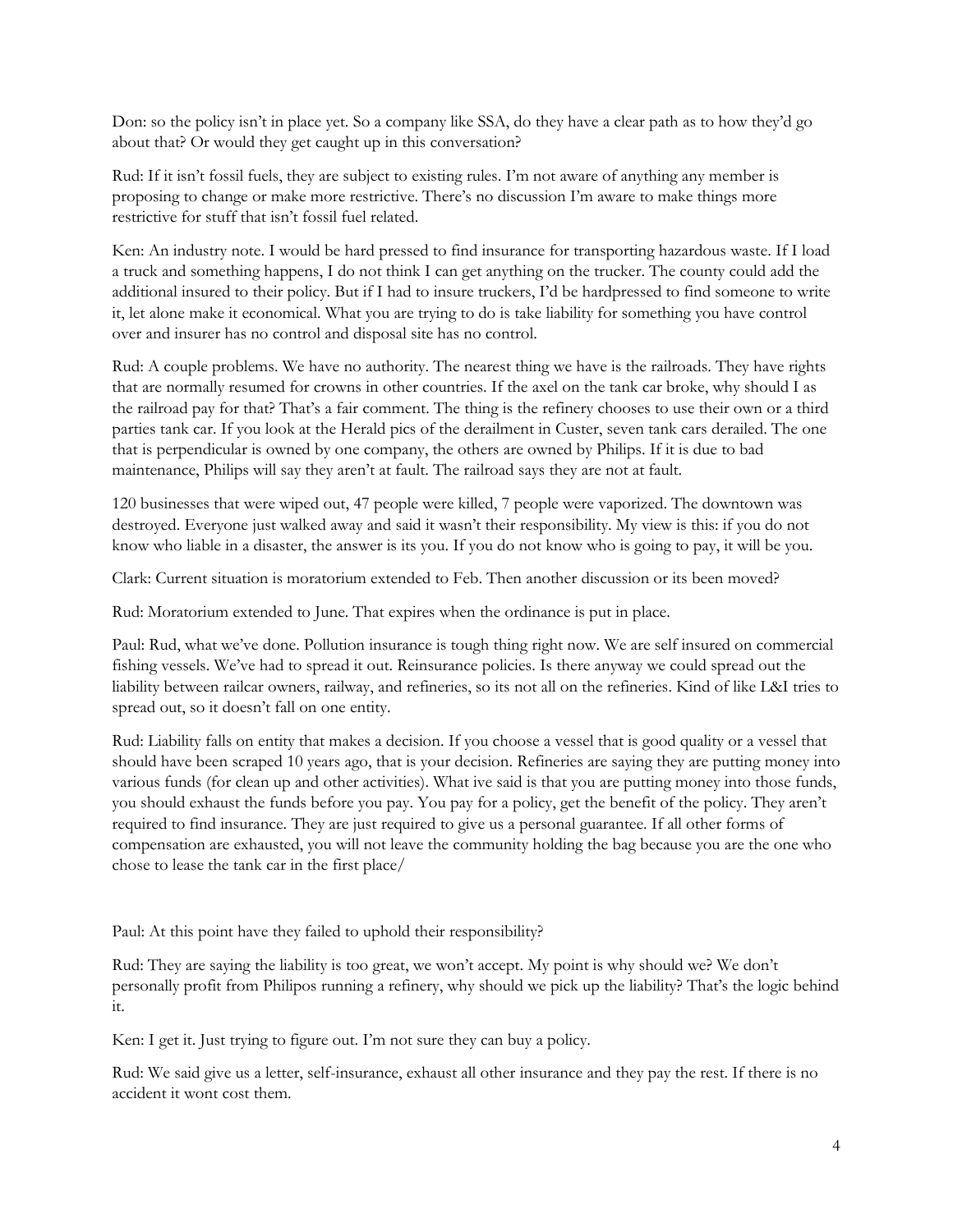Ken: You are asking for self insurance just for Whatcom County borders?

Rud: Yes, that's all we have authority for.

Skip: Well, there is a cost for them on their balance sheet.

Rud: Well, there's a cost for them and for us. The last thing we want to have to do is to ask for a personal guarantee. We avoid them.

Don: Are there any other items that are a hold up aside from insurance?

Rud: This doesn't affect existing operations. This is only if they want to expand beyond 110% existing capacity. So if we sign this tomorrow it has no effect. But if they want to expand the facilities, it triggers a CUP process and this is one of the reqs.

Ken: Would you consider a fund that would accumulate?

Rud: All the refineries do at the federal level. The Oil Spill Response Fund and has a cap of a billion. Everybody can draw on that in response to a spill. Remember, the spill in the Gulf was 50 billion minimum for clean up and economic damage.

Ken: For garbage industry we pay a surcharge for the county, to do education programs, so we did establish a fund through the county. So something like that doesn't hit their balance sheet as hard and typically passed through costs. I'm trying to come up with an idea that isn't insurance based.

Rud: that's the update on CP.

Clark: Regarding Feb vote, what is being voted on?

Rud: Not sure anything is going to be voted on, they are coming back to us with latest version based on discussion. The other thing is what defines the trigger point, complex calculation with confidential info, to measure the increase distillation capacity. Permitting staff do not have ability to measure that. We need a simple formula, I proposed, you increase the size of the tanks, which we can verify by google photos. That's an easy calculation. The other is fossil fuel by rail transportation and they have to report to state and feds anyway. I've said on multiple occasions I'd like to see new regulations with minimum administrative burden.

Don: We should move on here.

Clark: Do we want to move on the next point on anything related to COVID? County Health Board, anything since December, with vaccine roll out? Update there you can share?>

Rud: The big thing is the huge spike in infections in the Lynden and Nooksack School District. Bellingham Ferndale Mt Baker, have done their job at reducing the spread. The pushback in North county to masks and gatherings has caused an almost vertical line of growth and it is just because people are refusing to do what is requested. I've sent Don an email about what Skagit is doing, they have enacted civil penalties for failing to use masks and following regulation. I'd like some feedback on that.

Clark: Is that county?

Rud: It was done via Skagit Health, so done by Council, enforced by Health.

Don: I believe the 4 counties, San Juan, Island, Skagit, Whatcom will be joined together.

Don: How can Skagit take that action without other three counties?

Rud: It is apples and oranges. Region is about reporting stats.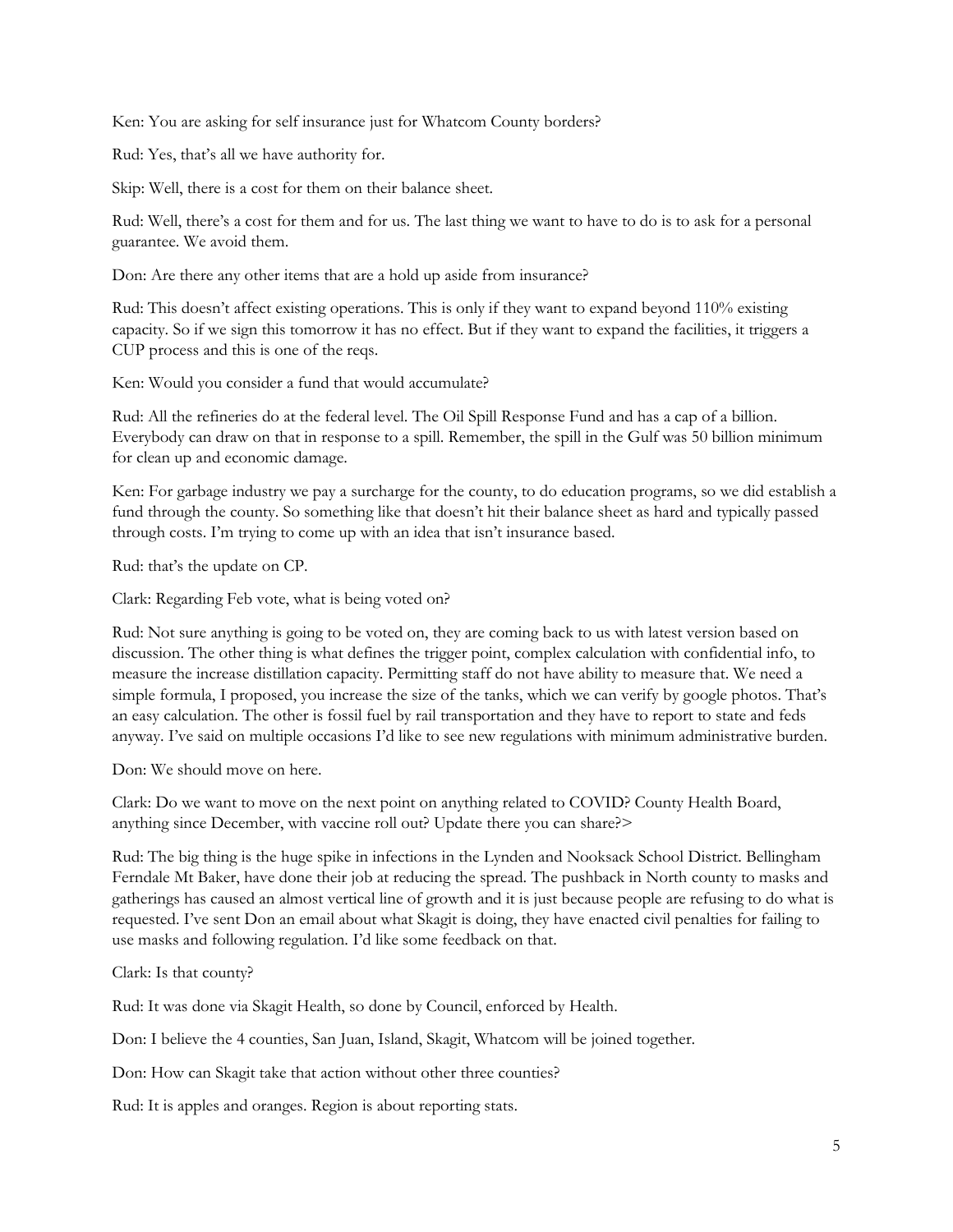Michael: Each county has authority to enforce rules. But four counties are joined for reopening.

Rud: Counties are pissed at the state, Counties are pissed off because state did the rules without any consultation of the counties. They did it without consultation.

Don: Gina has a radio show in 10 mins. I want to give her the ability to update you on the programs. Can we go to Gina?

Gina: I'm going to do this at a high level. Then you guys are welcome to reach out for further questions. I'm just going to do a high level on PPP and apologize if you know. The federal govt came out with the new PPP money, first round and second round, both rounds are open. For those who have gotten a 1<sup>st</sup> round, you are eligible for a 2nd round. The changed the rules. One of the significant things is that businesses need to show a 25% of reduction in gross revenue to qualify. For most businesses, the calculation is still the same, 2.5x payroll. They made a specific change to restaurants and it is 3.5x the payroll. So that's a change. So both are open. Go to local lenders. Other thing they did is carved out money for minority businesses, underserved businesses, money for CDFIs to reach out to local communities. They also opened a grant program called the Shuttered Venue, that is \$15 billion. It is a grant program for music venues. But that's also for theaters. Those that have been closed throughout, this is really important, significant grant program. If they are thinking about PPP, they should get Shuttered Venue first. It can be 45% of gross earned revenue that was lost. That is a lot. That could be millions for some. That's a great program. Tell them to contact their SBA. More money funneled into EIDL program. The change is that before EIDL and PPP were connected. They disconnected those. As a former LA, they have a lot of information that others do not. We hear all kinds of stuff. Excited to have Emily here. Hopefully the governor will be able to get stuff moving. Rumor has it he is going to use the rainy day fund. Emily, have you heard anything about that getting to the floor soon? It is exciting that Rep Rule is on an economic development committee, which is new. She is the Chair. We are going to be watching that committee closely.

Don: I think we should move on. We are doing our general work. Everything from homelessness to childcare to working with our businesses.

## Clark: What about Safran?

Don: It doesn't look good at all. The Safran building is the only building large enough and they need to triple their operation in the next three months and our county can't accommodate that. As of this moment, it looks like Silfab's growth will be in Skagit County. Troy you have anything to add?

Troy: No, it's a sad situation.

Rud: Who is Silfab?

Don: Silfab is our solar manufacturers. We got them grants. They want to stay here, but the success of their operation requires growth and we have nowhere to put them.

Clark: And the existing facility is POB?

Don: they leased the building from the original company, it's a 60,000 sq ft building, they need a lot more.

Clark: And safran won't be available?

Don: We've talked to Commerce, France, everything, timing is too quick. Someone needs to buy it and lease it to Silfab and they cannot afford to lose the 200,000 ft building in Burlington. The good news is that they will stay in Skagit. A lot of employees will stay employed because it is 25 miles away. It is going to hit us in the future. They will eventually close this operation and move down there. The goal is to operate both for two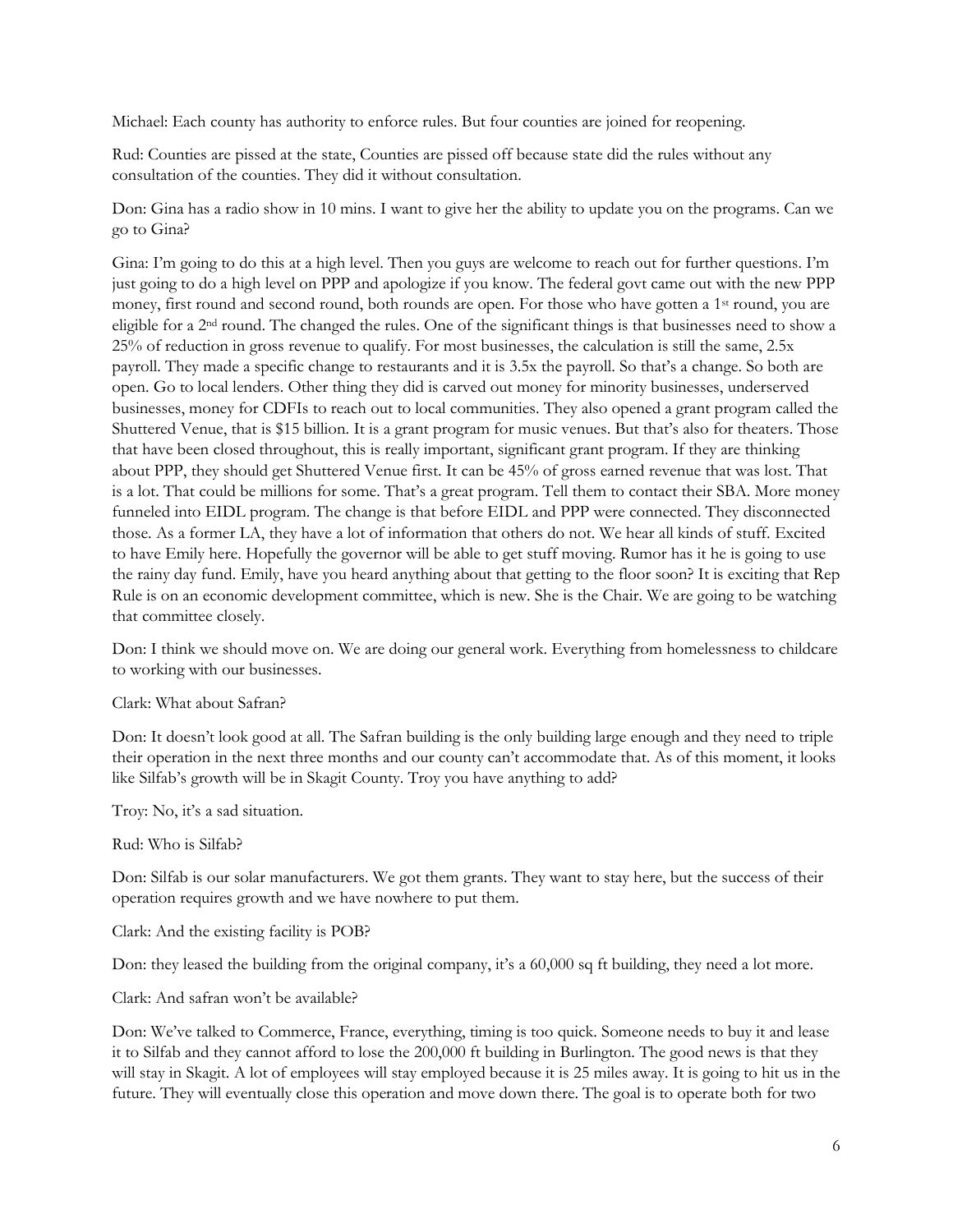years. It is a shot across to our bow as to bringing new companies without having buildings to accommodate them. If they can't grow, they will leave.

Sarah: It also has to be housing for staff growth.

Don: In this case, it was the industrial building.

Clark: Do we know if that factored in?

Troy: It was just the building.

Don: He was willing to do anything. We tried everything. Troy and I talked three times a day. To me, it's a real hit against me, our job to grow companies, it shows our weakness and we need to make some changes. So you want to move into our next section?

Clark: Sector updates. Any updates Debbie? We had a discussion with our group to look at mission and direction for each year. Where we are at? Jump straight to that or jump to sector updates? Sarah spearheaded a financial working group. That group is Sarah, Debbie, myself, with support from Don and Jennifer. Just trying to get understanding of what the drivers are from County Revenue budget looking at revenue and expenses. This can inform policy suggestions, not about guidance on how to manage the budget. What is the budget and what's the opportunity in that? Constraints in that? So that we can make recommendations based on data. Sarah, do you want to give a quick update at all?

Sarah: Troy is on it as well. At this point we can have an update next meeting where we talk about the global revenue. Versus just the general fund.

Don: And Clark, I do think.

Debbie: One of the items that isn't always addressed. For those of who you know me, I was an insurer with a lot of employees. I have a focus on social determinants of health. I like to look at things very holistically. I wondered if we could use the chat box and go through on the chat box on the 1st bullet point, what does the first bullet point mean?

Whatcom County Visions

Better paying jobs will be created and retained. What would that mean for this committee?

Don: As Jenn said, the EDA part is not the focus. We see the CEDS as an architecture. We have broken the CEDS down into high level goals, the sixth is resiliency. We know that our CEDS will be influenced by resiliency, like COVID, some natural disaster. We see this as a real strategy for the next five years plus for how we

Clark: Quick question? Request to do something with chat. Tactics or outcomes?

Debbie: What are the elements that this group should focus on to help achieve better paying jobs? Housing would be one. What are other areas? Sounds like space for companies to expand.

Don: finished residential and industrial land, public infrastructure, Michael noted workforce housing, Gail noted education and training. Ken noted trade schools and apprenticeship programs.

Debbie: So a lot on how do we create a skilled workforce.

Rud: County govt has no role in education in terms of funding and curriculum.

Debbie: Good for us to be aware of.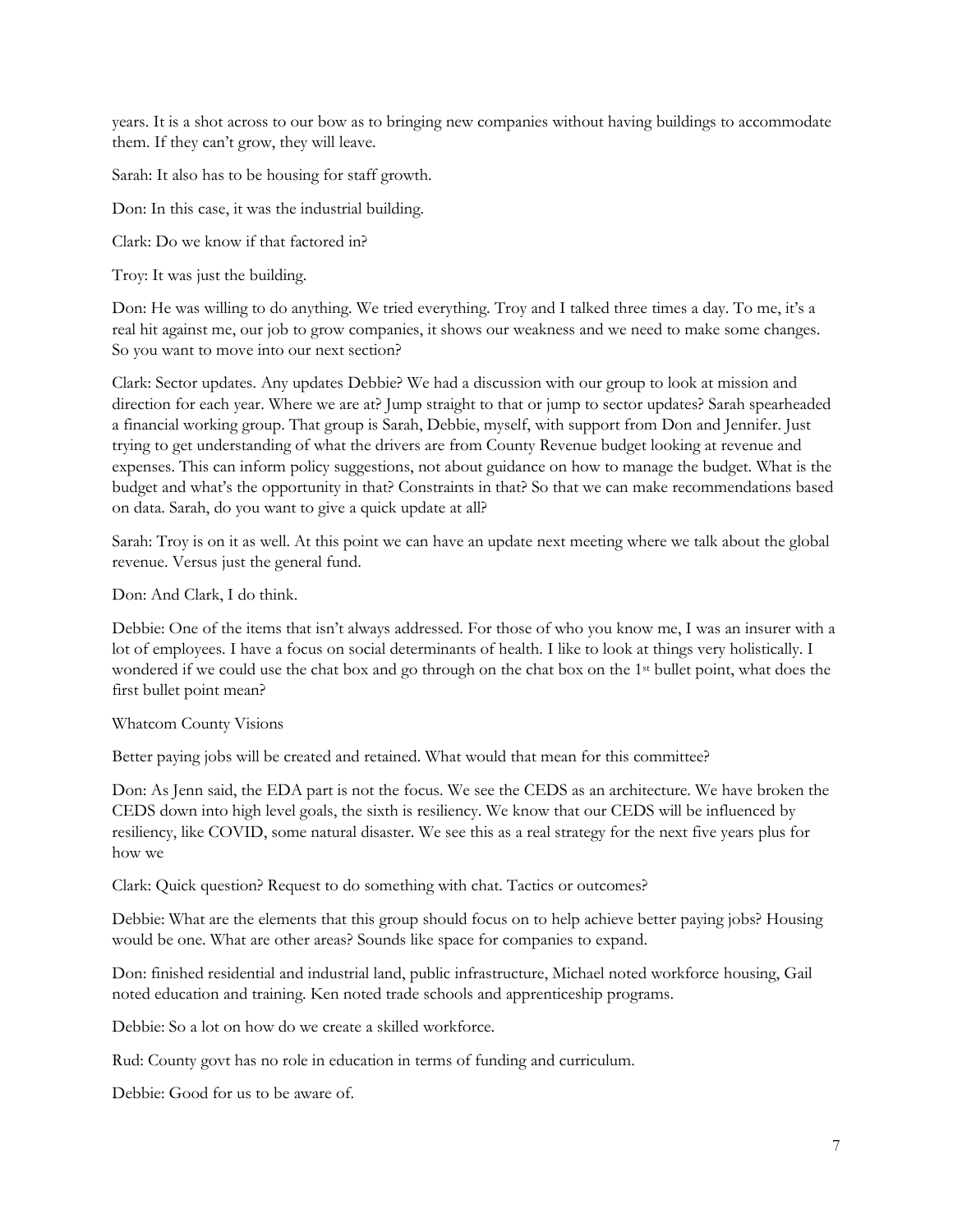Debbie: What could this committee look at related to creating a more stable, balanced, and diversified economy? A lot are the same but are any specific?

Don: Opening the border would be a start.

Debbie: I do not think we influence it. Well, if we all wore our masks? In terms of time, what about natural resources used in a sustainable manner?

Debbie: Our fishing industry?

Don: Green energy, a lot of things.

Michael: That's a big goal if you are talking about natural resources holistically? Our carbon based economy is not sustainable? Are we being sustainable in our crop land locally, are we managing our forests correctly?

Debbie: And what do we really mean by quality of life? When I look at QoL in some programs locally, there was a huge impact on our homeless population impacting the cities economy, impacting the services provided. It broke my heart when the library had to close. There's childcare, it is one of the key community health improvement goals in terms of ec dev, having childcare available is a big deal, the wait lists are long. What else is needed to make sure we have a workforce? How do we get kindergarten students ready to learn? There is a new taskforce by ordinance and a lot of work is focused on those areas. What does that mean for a quality of life for all residents?

Don: Some people may define this differently as we become a wealthy retirement community. Some communities want to be that. I do not see that as our future and I will do everything in my power to make sure that this isn't what happens to Whatcom County.

Rud: Childcare is something we have influence over.

Debbie: How do you measure family and child wellbeing? You can look at child abuse and other data but one of the best One of the best is WAKids data, which does provide data over time. Only 50% of our kids are ready to learn per 8 measures, and we still project the need for jail capacity based on learning criteria at the 3rd grade level. That impacts our workforce and community. Those things are critical. Childcare, early learning, affordable housing. This is a working population but homeless is families that are under sheltered. Families stacked up in the same home, creates problems with internet. They are ALICE families, so they are working but still cannot afford housing and childcare.

Rud: One of the most shocking stats for me, 42% of people in our county jail are illiterate. That means we failed them, they didn't learn how to read.

Debbie: That's an important comment. When you look at the cost of kids who do not graduate HS, the costs are pretty high. Project 90, they interviewed the 90 kids who did not graduate. Started with their parents inability to engage them in school (music, sports). All of that is holistically important. Trying to share that related to economy, the economy is based on so much else, not just what businesses comes to town. It'd be great to come up with a list

Michael: There's something called EDI. There is the EDI board. This is city and county officials and business. The County Exec is the chairperson. There is a mechanism in the county government to allocated tax money to give out grants and loans, protocol for what that looks like. That is related to this because the project that is proposed for funding must be included so that is part of the strategy. EDI criteria for inclusion on that list. It is important from that regard. I've been thinking a lot about that lately. This committee has identified housing as a primary issue. Workforce housing is putting wage pressure on businesses. Housing is inhibiting people and businesses from moving to the county. Related to that, how can we take some hurdles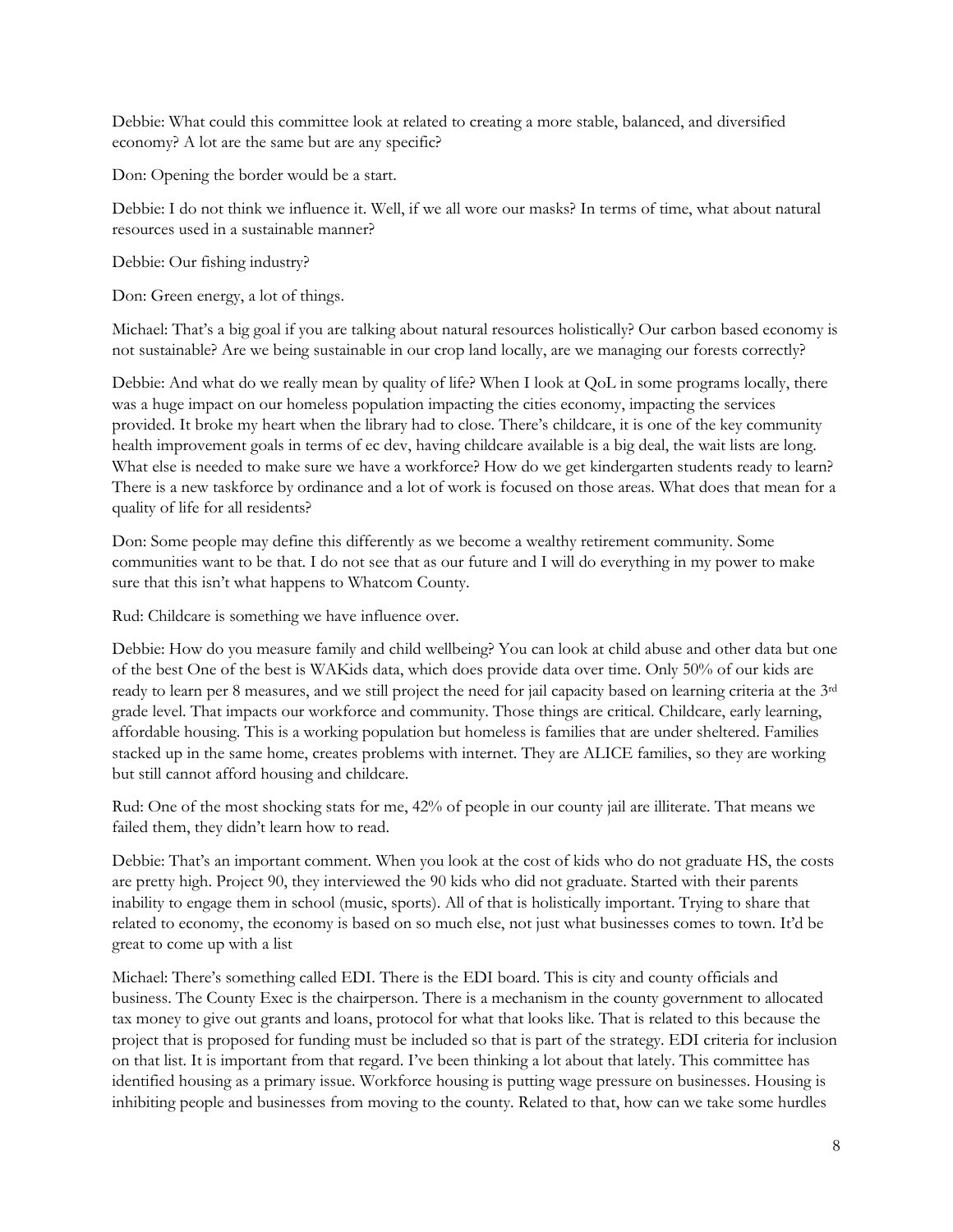away from housing development, has to do with infrastructure costs and sometimes those are intersections, infrastructure, then anyone who needs to build there, the costs go up. There are hurdles in place just because we want to maintain quality of life, like traffic flow. The existing EDI program doesn't lend itself well to increasing housing capacity. There are opportunities to help housing capacity. Because it doesn't contribute to jobs or long term jobs, doesn't fit well to spend money in that way. Might be a good talk – what would the change to EDI look like? We might be asking.

Don: I'm working with Tyler with revamping the EDI application process, what the funds would be used to. We are tying EDI to the CEDS report. We want it to be strategic for just one project.

Rud: Under state law, we collect the money. It can only be used for public infrastructure and economic development offices. It is open to other ideas but it is restrictive.

Don: Currently there is a 500k fund that goes to affordable housing and the housing takes 30% of that fund for general economic development within the county. It has a lot of restrictions so we have to be smart with how we use it.

Don: I did want Brad Rader to give us a sector update. If we have time?

Clark: Like with many of these meetings, we have a lot on the agenda. Let's try to wrap this up. Give a quick one, apologize for letting it run long.

Brad: No problem, thank you for the opportunity to give an update on farming. The quick lookback at the last year from a dairy perspective, the main crops most know, berries, dairy, seed potatoes are what we have in Whatcom. We do have beef cattle, but that's the meat of it. Dairy is our largest and it is a struggle. They are having low prices, costs going up, looking at paying overtime now, which is something they are facing in the past 4-5 months, that is being looked at very seriously. On the berry sides, decent berry prices. Blueberry market was okay. Decent crops, weather cooperated. Seed potato guys, that business continues to do well. We have a few thousand acres, two or three main growers of seed potatoes. For all farming right now the biggest issue with water and access tow ater down the road for many generations. You may or may not know about the adjucation process. We could spend a lot of time on that issue. It could cause a major change for farming in this county, in Yakima, 20-40 years where everyone has to go in front of a judge to prove your right to water. We should be able to figure this out, so doing everything from an ag perspective, organized with Whatcom farmers, different water improvement districts, and water board. We will need a lot of support to figure this out. What will happen is if we cannot afford to go to battle for water rights, we will see some farmers develop their land or go bankrupt. The process is tough and is the biggest and scariest issue facing the sector. Any quick questions, happy to answer.

Paul: I want to add one thing, with potential loss of ag land could spell doom for some in the salmon industry. That is another problem downstream. It's really important that we all support ag so that we can maintain our environment, they are really trying out there.

Clark: Do you see something from a policy perspective that we could bring to the County that would help? Or is this tied up with historical water rights?

Brad: We could spend a lot of time on this question. If the question is do we support ag and can we support ag and fish at the same time? They all work together, I do not see how a person could argue otherwise. Asphalt isn't as good as soil for moving water. It is a tough topic because not everyone is on the same page. Like a lot of topics not everyone is on the same page. It is a major concern. Could be the biggest thing we see her. If you look at west side ag, Whatcom is still thriving, it could be the best county on this side. We are under siege now. We moved our business to Puyallup valley. It's changed a lot in 40 years. We need to be thinking about it, whoever could stand with us, we could use it.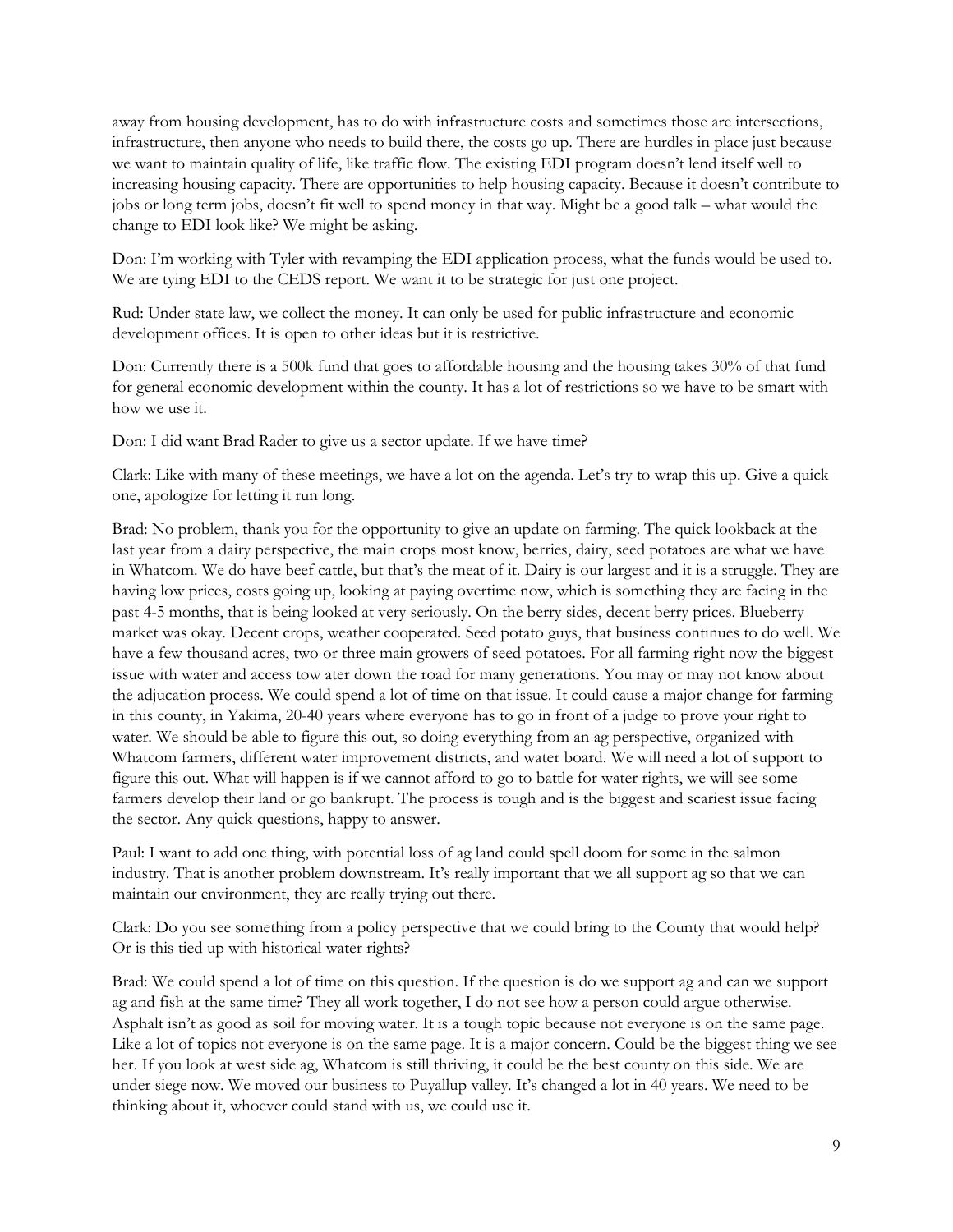Clark: Thanks for the update, we should spend more time on and have a smaller group to see if theres something we could bring before the County that would be in support of the ag sector here.

Clark: Any further comments, we are 4 minutes over. Appreciate patience, I want to make a motion to close unless further comments.

Rud: If people have things they want me to talk about, send it to me 48 hours before the meeting and I'll be prepared.

Clark: Other comments?

Don: Second for closing?

Clark: Second to close? Troy seconded. Meeting closed at 12:35pm.

From the Zoom chat log:

From Me to Everyone: 11:22 AM

https://whatcom.legistar.com/Calendar.aspx

From Emily S., Rep Rule's LA to Everyone: 11:52 AM

You can reach our office at Emily.stone@leg.wa.gov

From CJ Seitz to Everyone: 11:54 AM

Overview of the new legislation: https://sbdc.wwu.edu/business-continuity-resources

From Michael Jones (City of Blaine) to Everyone: 12:10 PM

The committee could help define "better paying" It could be a problem if the county only seeks to bring in jobs with high wages. My impression that wage pressure is causing challenges for some industries.

Workforce housing

From Gail Buce to Everyone: 12:10 PM

Education and training

From Ken Bell to Everyone: 12:11 PM

Trade schools

Apprenticeship programs

From SDR to Everyone: 12:11 PM

streamlined timelines for permitting

From Troy Muljat to Everyone: 12:11 PM

Finished buildings; permitted business parks; Infrastructure; ability to bond infrastructure; increased density; annexation of Bellingham

From Debbie Ahl to Everyone: 12:12 PM

open the border